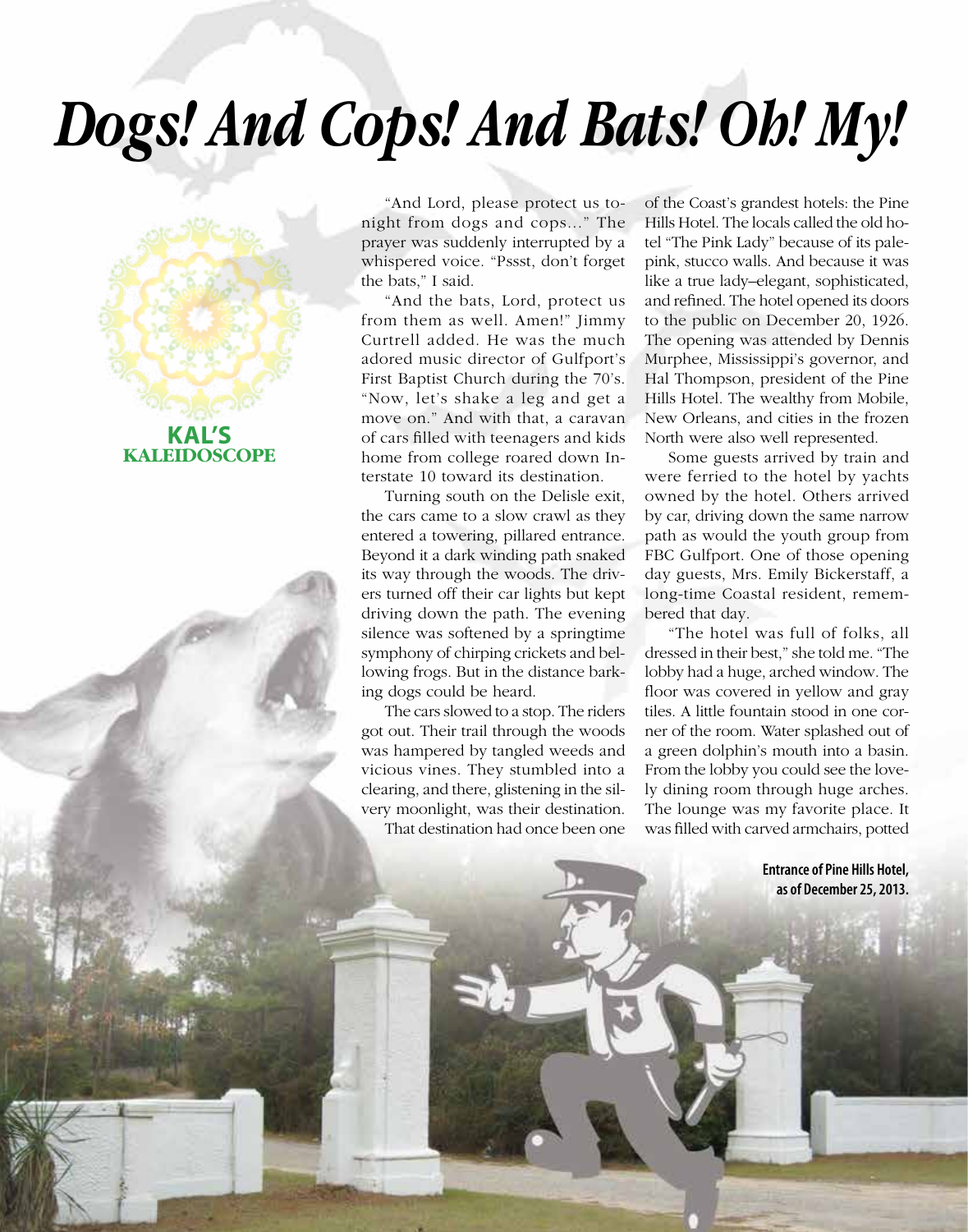palms, and thick rugs on the floor." While telling me this story, Mrs. Bickerstaff's eyes sparkled. "But it was the velvet drapes and the plush fabric on the furniture that I remember the most: blues, golds, oranges, and deep burgundy. And did you know the old hotel had central air conditioning and heat? Mighty unusual during the 20s. It was a shame the old girl didn't last."

Opened at a cost of twenty-three million dollars in today's money, the Pine Hills Hotel was advertised as a place to "enjoy winter where it is always spring." Hal Thompson stated: "Nothing can be found in Pine Hills Hotel which will not compare favorably in beauty, value, and comfort with that found in the homes of the wealthy who will be guests of the hotel." Other national advertisements declared other amenities: "Tea on the broad terraces brilliant with sunshine, golf on a sporty course of hazardous fairways and velvety greens, a brisk canter through the pine-clad hills, fishing, swimming, and in the evening, wonderful music that just makes you dance."

But the dancing came to an abrupt end when Old Man Depression checked in as a guest. Not only did most of the hotel's well-heeled customers find that their wealth had evaporated, so did the banks that had pumped the grand hotel full of money. It was then the hotel closed its doors, covered its luxurious furnishings and sparkling chandeliers in swaths of canvas, and waited. Little did the Pink Lady know, it was the beginning of her slow demise.

She sat silent and abandoned during the 30s, but did her bit during World War II when she became a training camp for the United States Army. Her tiled floors and arched lounges echoed with the heavy thumping of boots. Her rooms sported not the wealthy, but young soldiers bound for the harsh realities of war. And when the war ended, she was once again abandoned. Her once manicured lawn became choked with weeds and her pink stucco began to flake. Was there anyone to save her?

Her salvation came in the form of a cross. That cross belonged to the Oblate Fathers. They were and still are a mis-



sionary order of the Catholic Church. In 1953, they christened the old hotel with a new name: Our Lady of the Snows Scholasticate. And instead of hosting wealthy patrons or rowdy soldiers, the new guests were priests, Catholic brothers, and young ministerial students.

The Oblate Fathers did much to change the hotel's interior. The hotel dining room became a library. The Spanish lounge, which was Mrs. Bickerstaff's favorite room, was given new life as the chapel. Gone were its plush carpets and chandeliers. Gone too were its carved furnishings—all of it replaced by hard pews and an altar made of Bedford stone. The room's soaring arched windows, that once led to the terrace and the warm waters of the Gulf, were replaced by windows of Prussian-blue stained glass. The hotel's central tower, which contained a huge water tank fed by an artesian well, was crowned with a towering cross. The locals re-christened the Pink Lady with a new name: *The Monastery*. And her future appeared secure once more. It was not.

In 1968 the good Fathers announced they would move their ministry to Creighton University in Omaha, Nebraska. When they did move, the old



hotel was once again empty and abandoned. In the late 70s and early 80s there were new plans to reopen the old hotel. Some renovations were started, but all of those plans fell through. There was another plan to make her a shelter for battered women and unwed mothers. That plan, too, fell through. And so the Pink Lady was left to languish in a purgatory of decay and vandals. And inquis-

itive youth groups from local churches.

On the night that I reminded Jimmy to pray about the bats, we approached the old hotel from the south because that would help muffle our squeals and giggles from the caretaker. He lived in a house on the north side of the hotel and did not take kindly to unannounced visits to his crumbling charge. He also owned some vicious dogs. Our band of explorers carefully crawled through a hole in what had been the stained-glass windows of the former chapel. At last, we were in the old hotel.

Even though that was almost forty years ago, I can still recall the vast, empty silence of the abandoned hotel. We walked gingerly atop broken pieces of Prussian-blue glass. Stagnant pools of water reflected light from our flashlights. Dripping water could be heard, which added to the eeriness of the silence. Walking into what had once been the lobby, we could see the bright moonlight prancing through the room's arched window. There before us was the grand staircase and the little fountain that Mrs. Bickerstaff had remembered.

But our main objective was none of these. It towered above us in the old water tower. From it, we were told, you could see all the towns between Biloxi and Bay St. Louis. We had to see for ourselves. Little did we know what awaited us.

Traipsing up the stairs we stopped to look down the silent halls of long abandoned rooms. The gentle spring breezes from the Gulf stirred long dormant smells--rotting wood, flaking plaster, and oil. The oil had once greased the cables and machinery that **Pine Hills Hotel Spanish Lounge** had lifted the hotel's elevators from the